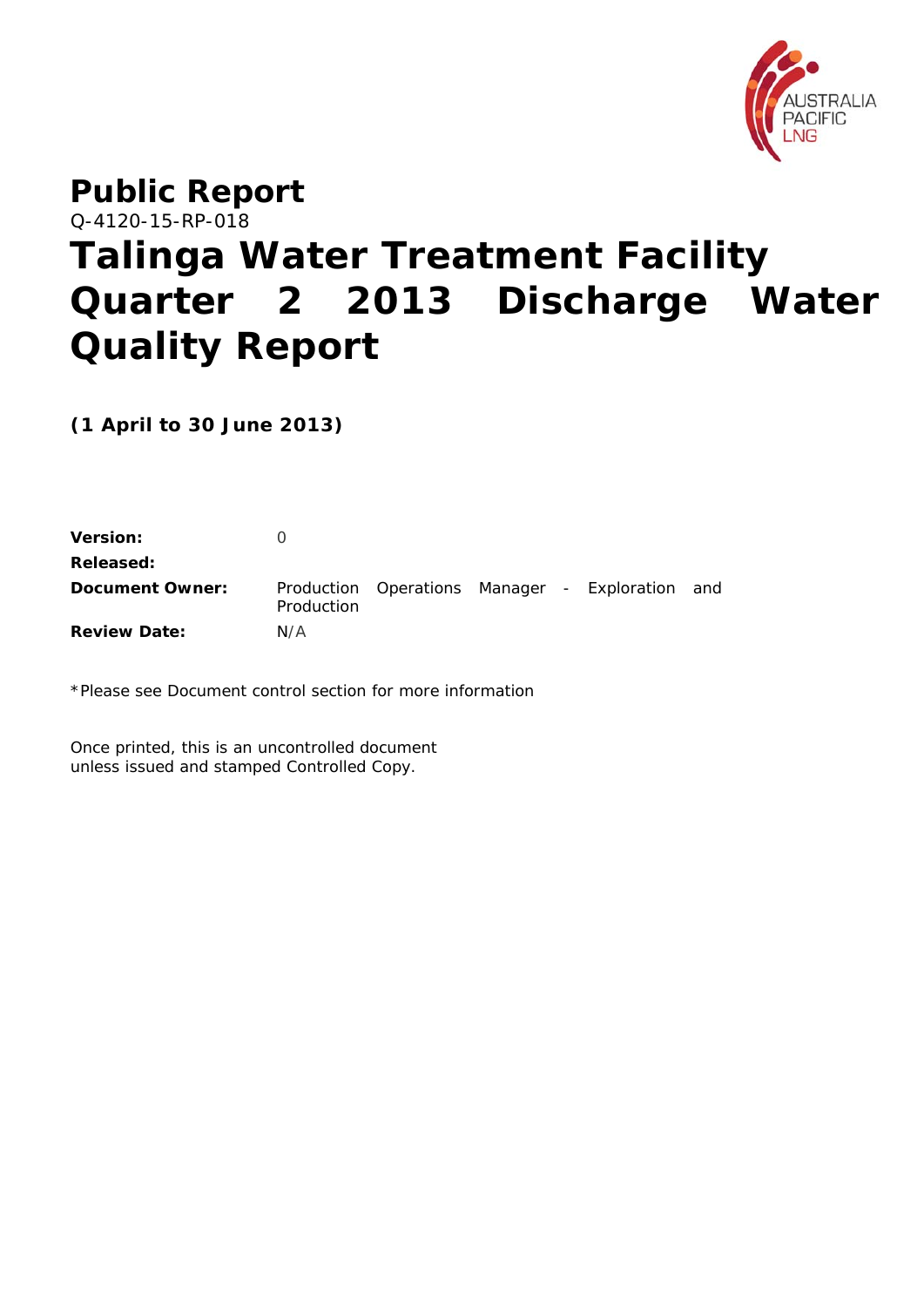### **Contents**



| 1. Summary                                                                                   | 3              |  |
|----------------------------------------------------------------------------------------------|----------------|--|
| 2. Introduction                                                                              | 3              |  |
| 3. Talinga Water Treatment Facility Scheme Description                                       | 4              |  |
| 3.1. Feed Pond                                                                               | 5              |  |
| 3.2. Filtration                                                                              | 5              |  |
| 3.3. Reverse Osmosis                                                                         | 6              |  |
| 3.4. Treated CSG Water Conditioning                                                          | 6              |  |
| 4. Approvals, Monitoring and Results                                                         | 6              |  |
| 4.1. Regular External Laboratory Monitoring                                                  | 6              |  |
| 4.2. TWTF Online Indicator Monitoring                                                        | $\overline{7}$ |  |
| 4.3. Discharged Treated CSG Water Quality                                                    | $\overline{7}$ |  |
| Attachment 1: Summary of Weekly and Quarterly Treated CSG Water<br><b>Quality Monitoring</b> | 9              |  |
| Glossary                                                                                     | 14             |  |
| <b>ABBREVIATIONS &amp; ACRONYMS</b>                                                          | 16             |  |
| <b>Document control</b>                                                                      | 17             |  |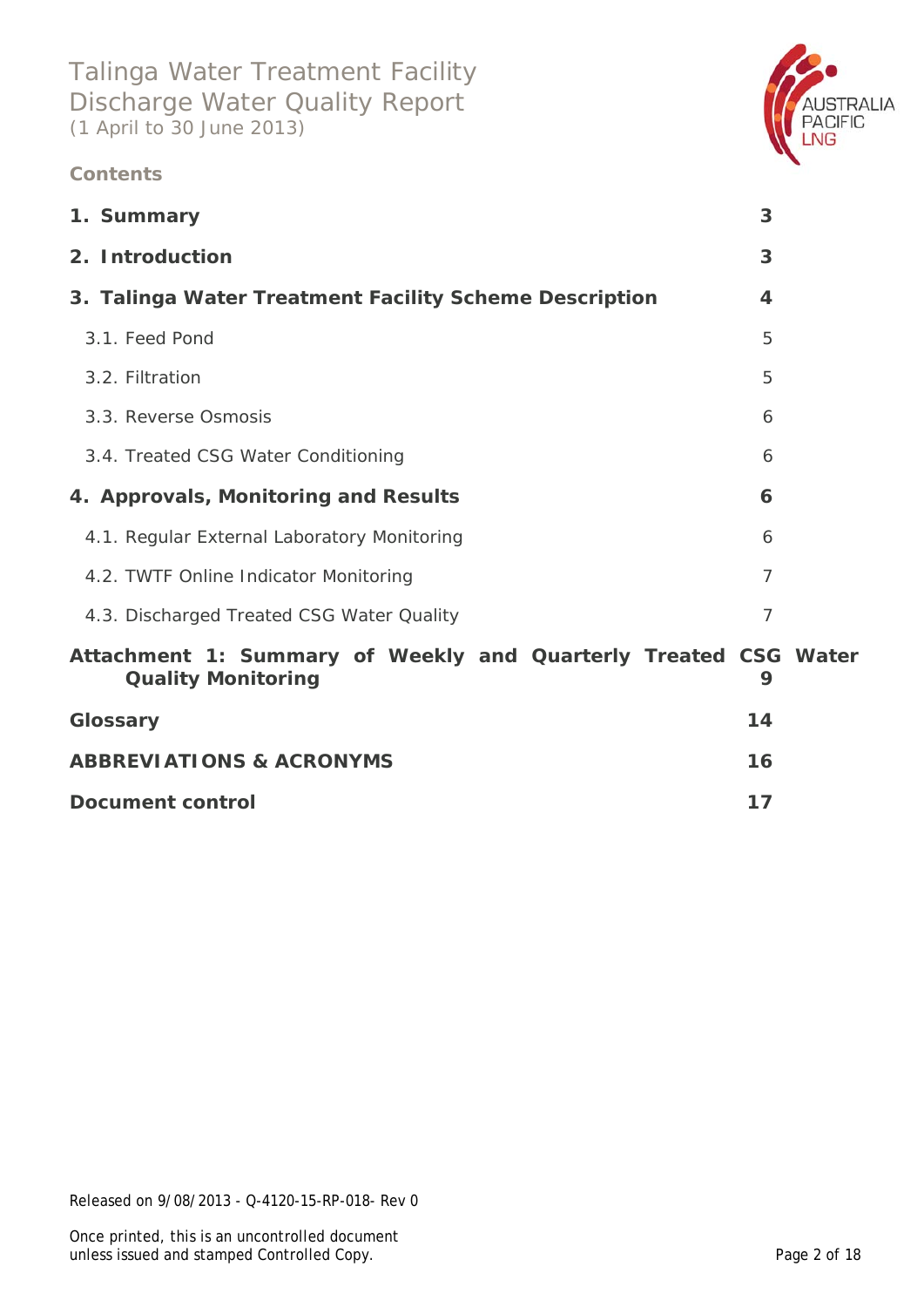

### **1. Summary**

Australia Pacific LNG is a joint venture between Origin, ConocoPhillips and Sinopec, to deliver a coal seam gas (CSG) to Liquefied Natural Gas (LNG) project which will deliver gas to domestic and overseas markets.

Australia Pacific LNG is the leading CSG producer in Queensland, supplying more than 40% of the State's domestic gas requirements.

The Talinga Water Treatment Facility (TWTF) has been designed using the best available technology to treat water produced as part of the gas extraction process so that it can be put to a number of beneficial uses. CSG water is treated to a quality consistent with potable water. Treated CSG water is also discharged to the Condamine River, which is a source of public drinking water.

This report presents a summary of the water quality monitoring results obtained during the second quarter of Year 2013. During the quarter there has been *no exceedances in quality criteria*, demonstrating that the TWTF consistently and reliably treats CSG water to a standard which is safe for discharge into a source of public drinking water. This Report has been produced in accordance with the Queensland Government's *Public Reporting Guideline for Recycled Water Schemes* (DERM, 2011) and the *Water Supply (Safety and Reliability) Act 2008* (the Act).

### **2. Introduction**

CSG production relies on the removal of water from the coal seams allowing gas to be readily extracted. The removed water is referred to as CSG water.

CSG water is generally of low quality with very few applications for direct use. Users of water from coal seams are generally restricted to a small numbers of agricultural and industrial operations. To maximise the potential future value of CSG water, Australia Pacific LNG has chosen to utilise an advanced desalination process to treat the water to a quality consistent with domestic potable water supplies.

The TWTF is one of Australia Pacific LNG's major installations where CSG water is treated. The TWTF uses the best available technologies to treat the water to a quality consistent with domestic potable supply.

Once treated, the CSG water is used onsite for Australia Pacific LNG's business activities including for drinking and domestic purposes, operations service water and construction activities. This reduces Australia Pacific LNG's reliance on other water resources.

The treated CSG water is also discharged to the Condamine River where it contributes to the base flows. The Condamine River is an essential resource to local communities and landowners in the region. It is the principal drinking water supply for the Condamine Township (located approximately forty seven kilometres downstream of the TWTF discharge location) as well being used for agricultural irrigation and to support local industries. Protecting its existing quality and condition is therefore vital to ensure its long term sustainable use.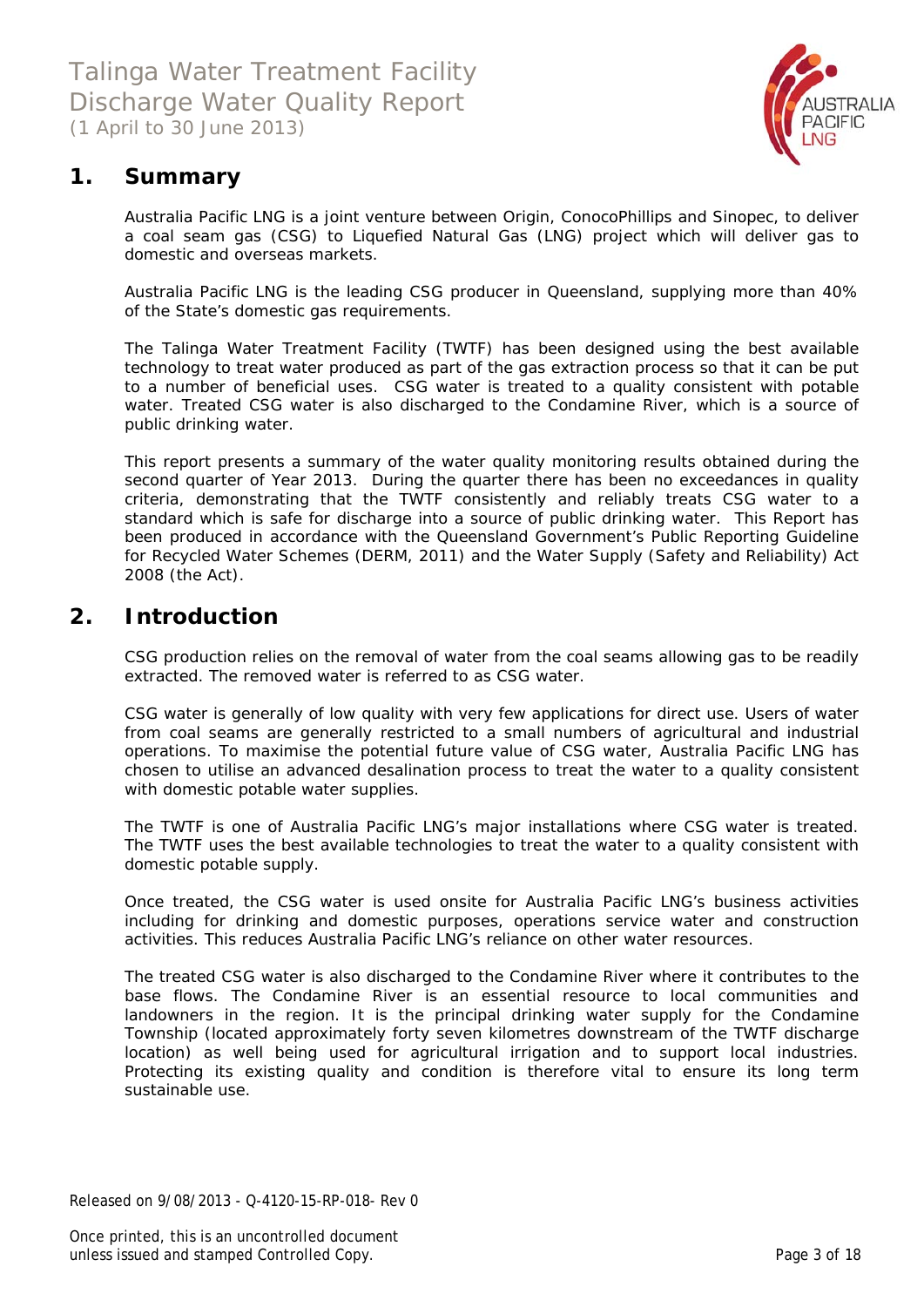



#### **Figure 1 - TWTF Discharge Location**

To ensure the safety and reliability of the treated CSG water entering the river, Australia Pacific LNG is engaged in a comprehensive ongoing monitoring program of water quality sampling, testing and reporting. This report summarises the results of that monitoring conducted during the second quarter (i.e. from 1 April to 30 June) of 2013.

In presenting this information Australia Pacific LNG honours its commitment to providing transparency and ensuring the community, landowners and other key stakeholders have confidence that the treated CSG water can be safely discharged into a source of drinking water

All the reporting is publicly available and can be viewed and downloaded from the Australia Pacific LNG website at www.aplng.com.au. Any enquiries relating to this report should be made to toll free number 1800 526 369.

Alternatively, general enquires can be made by email (contact@aplng.com.au) or mail to Australia Pacific LNG Pty Limited, GPO Box 148, Brisbane, QLD, 4001.

### **3. Talinga Water Treatment Facility Scheme Description**

The TWTF uses a series of water screening, filtration and reverse osmosis processes to remove impurities from the CSG water to ensure its safety and reliability for supply into a drinking water source and beneficial uses. The key treatment processes include:

Released on 9/08/2013 - Q-4120-15-RP-018- Rev 0

Once printed, this is an uncontrolled document unless issued and stamped Controlled Copy. The controlled Copy and the controlled Copy.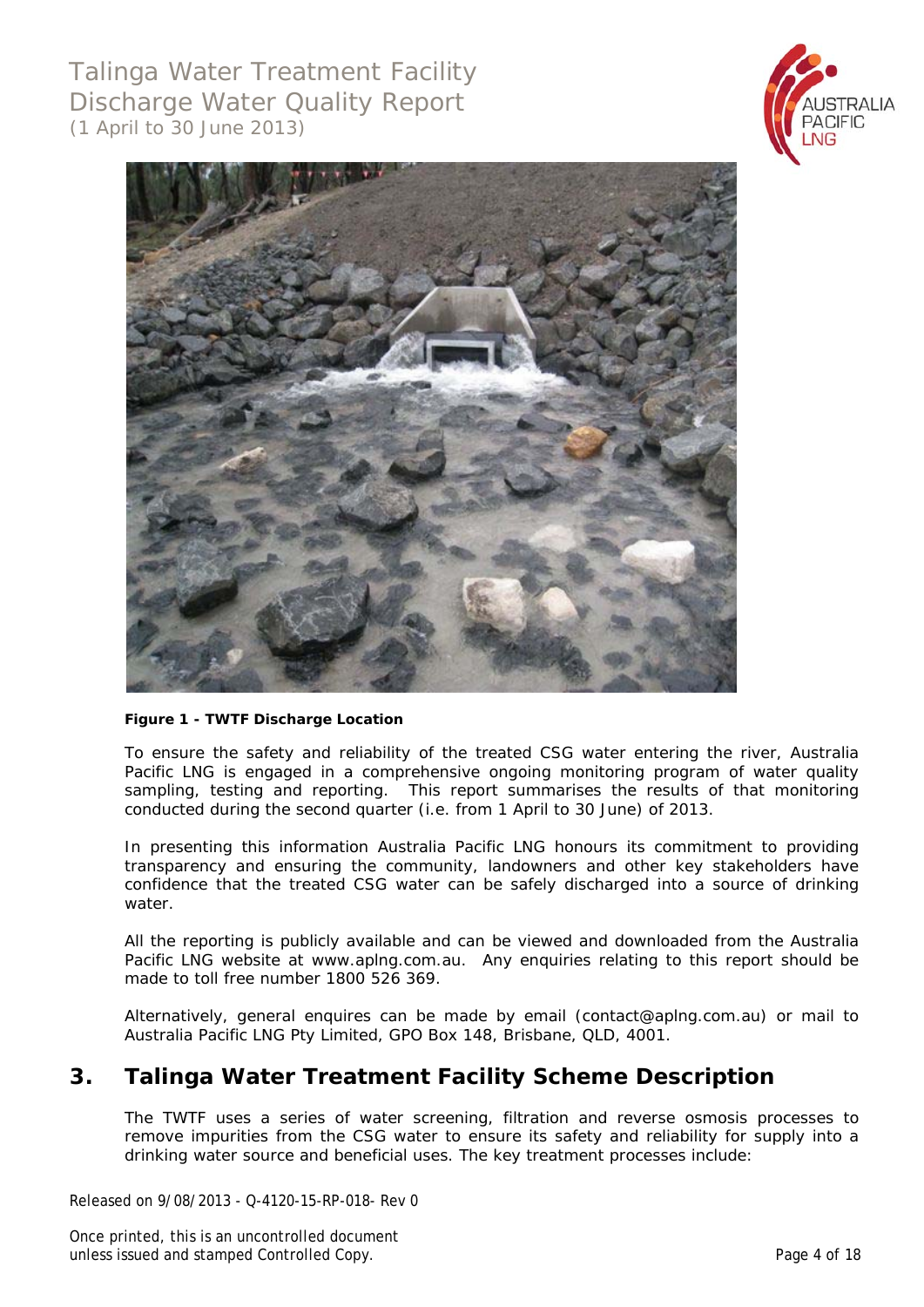

- Feed pond;
- Filtration;
- Reverse osmosis; and
- Treated CSG water conditioning.



**Figure 2 - TWTF Process Schematic** 

### **3.1. Feed Pond**

Untreated CSG water gathered from the gas field is temporarily stored in a feed pond prior to its treatment by the TWTF. The feed pond holds the CSG water for approximately one to two weeks. This allows the settlement of coarse suspended sediments and provides opportunity for the CSG water to aerate and oxygenate.

### **3.2. Filtration**

The CSG water is then passed through a coarse filter and then a fine filter to remove any particles or suspended sediments that have not settled within the feed pond. A disinfectant commonly used in domestic water treatment facilities is also added prior to the filtration process to protect the treatment system.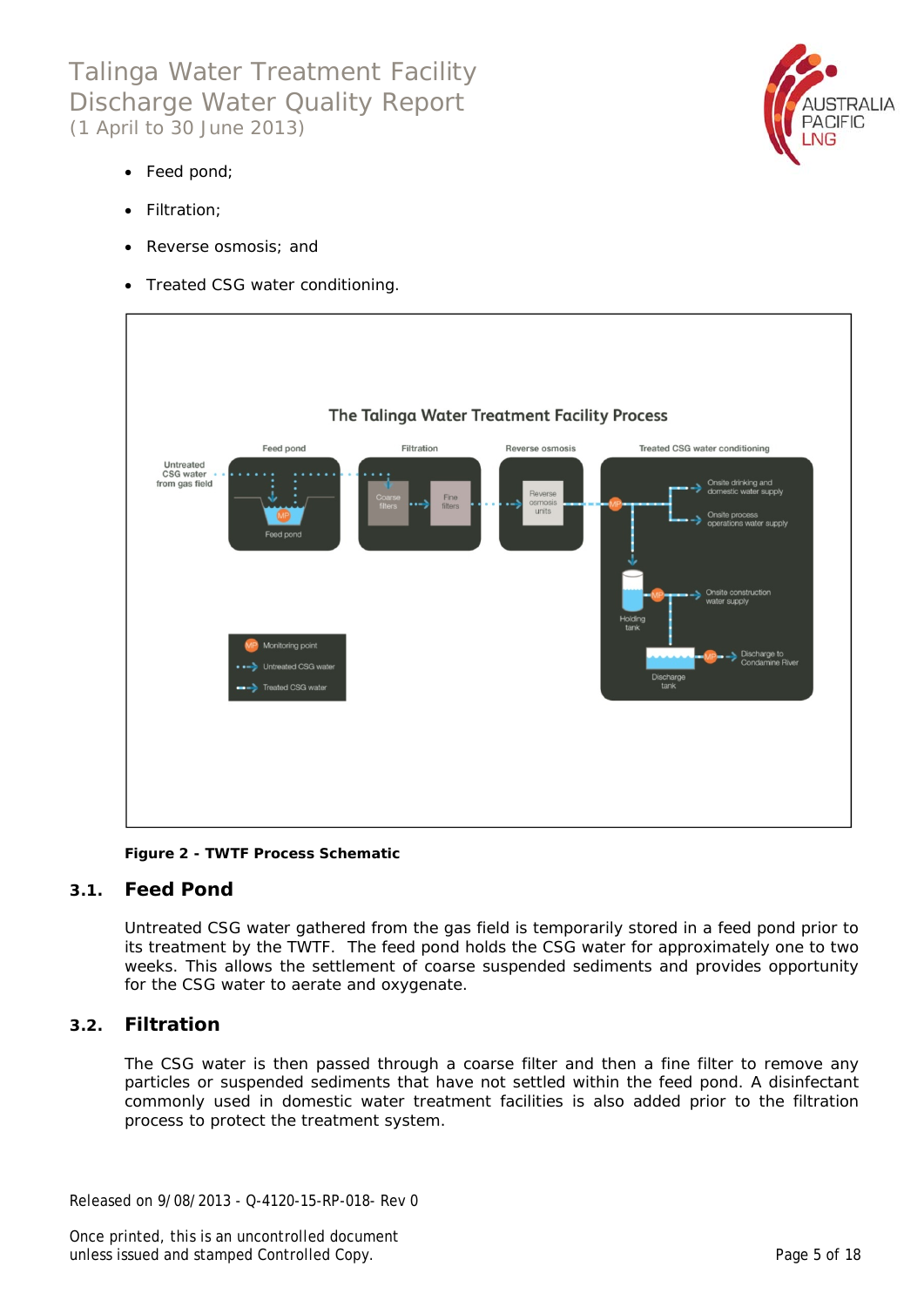

### **3.3. Reverse Osmosis**

Prior to reverse osmosis, the disinfectant added during the filtration process is removed to protect the membranes from oxidation.

Reverse osmosis involves passing the CSG water through fine membranes at high pressure. This removes most of the dissolved salts and other trace elements.

At this point the water is either transferred to a holding tank, where it is held prior to discharge or piped for use onsite.

#### **3.4. Treated CSG Water Conditioning**

Prior to entering the holding tank the pH of the treated CSG water is adjusted to ensure its suitability for use, and any existing disinfectant in the system is removed.

When the treated CSG water is discharged to the Condamine River, calcium and magnesium are added. This conditioning is undertaken to ensure a minimum level of these elements are present in the Condamine River to protect the environment.

### **4. Approvals, Monitoring and Results**

In order to discharge to the Condamine River, Australia Pacific LNG gained approval from the Queensland Government's Department of Environment and Heritage Protection (EHP), formerly known as the Department of Environment and Resource Management (DERM). The approval was granted under two separate pieces of the Queensland legislation; the *Environmental Protection* Act 1994 and the *Water Supply (Safety and Reliability) Act 2008*.

On 2 March 2012, Australia Pacific LNG received an information notice of approval from the Queensland Water Supply Regulator (QWSR), formerly known as the Office of Water Supply Regulator (OWSR) for the proposed Recycled Water Management Plan (RWMP) submitted for the Talinga recycled water scheme. Australia Pacific LNG is the first CSG Company to be granted such an approval. The TWTF RWMP replaces the interim RWMP that was prescribed in the *Water Supply (Safety and Reliability) Regulation 2011*.

The content of this quarterly report reflects the reporting requirements outlined within this information notice of approval, and the reporting frequency aligns with that outlined in section 274 of the *Water Supply (Safety and Reliability) Act 2008*.

### **4.1. Regular External Laboratory Monitoring**

The treated CSG water is sampled on a weekly basis for a standard set of parameters and a quarterly basis for a specific set of parameters (refer to Tables 2 and 3 in Attachment 1 respectively) and sent to an independent laboratory for testing. The sampling takes place at the discharge tank prior to the release of the treated CSG water to the Condamine River.

The samples are tested for a comprehensive range of parameters. A summary of the full water quality monitoring results for the TWTF is shown in Appendix 1 at the end of this report.

The water quality monitoring is undertaken using an industry-wide protocol developed by Standards Australia and EHP. Following these standards ensures the water samples are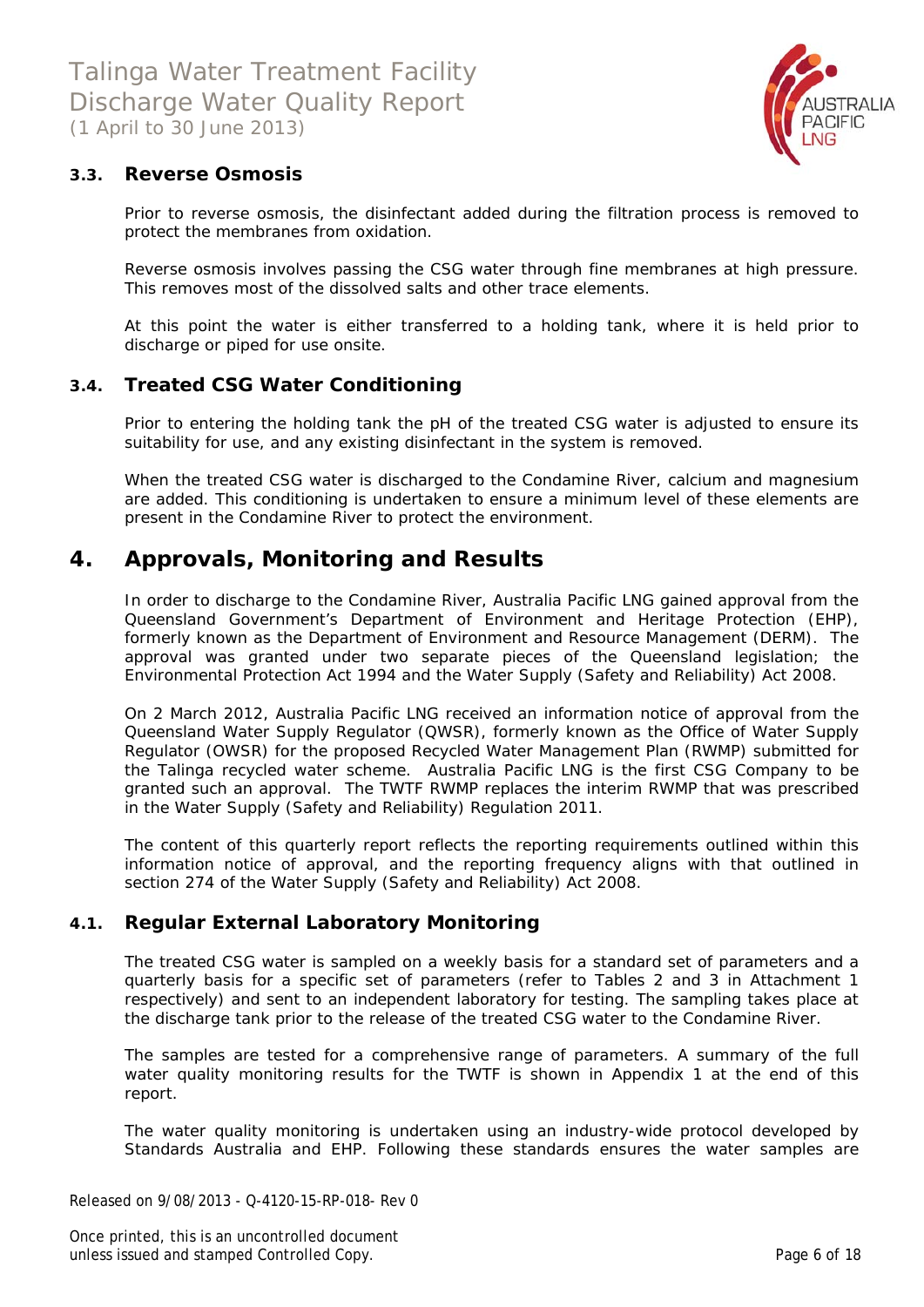

correctly obtained, stored and transported to allow accurate and representative testing in the laboratory.

The water is tested at a variety of laboratories that are independent of Australia Pacific LNG's operations. Each laboratory is accredited by the National Association of Testing Authorities (NATA) for each parameter monitored for in this program.

*"NATA is the authority that provides independent assurance of technical competence through a proven network of best practice industry experts for customers who require confidence in the delivery of their products and services"* – NATA website.

The monitoring of treated CSG water from the TWTF are summarised in Table 1. The results of the monitoring show that all parameters were below the water quality limits for the reporting period. This confirms the TWTF processes are both safe and reliable at treating CSG water prior to its discharge into a source of drinking water.

### **4.2. TWTF Online Indicator Monitoring**

Water quality indicators, such as pH, turbidity, conductivity, dissolved oxygen and total chlorine are monitored by an online monitoring system to provide a real time overview of the performance and integrity of the treatment process within the facility.

Should any of these indicators vary from their expected ranges, discharge of water to the Condamine River is suspended immediately. No discharge occurs until further investigation, monitoring and corrections are made to ensure the final water quality is safe. This process ensures the quality of water from the TWTF is maintained at the highest level possible.

### **4.3. Discharged Treated CSG Water Quality**

During the second quarter of 2013, no water quality values outside the specified limits were recorded.

Table 1 presents parameters that were detected in the second quarter of 2013. All parameters that were detected are notably less than the discharge water quality limits, indicating the discharge from the TWTF complied with its discharge limits during the reporting period.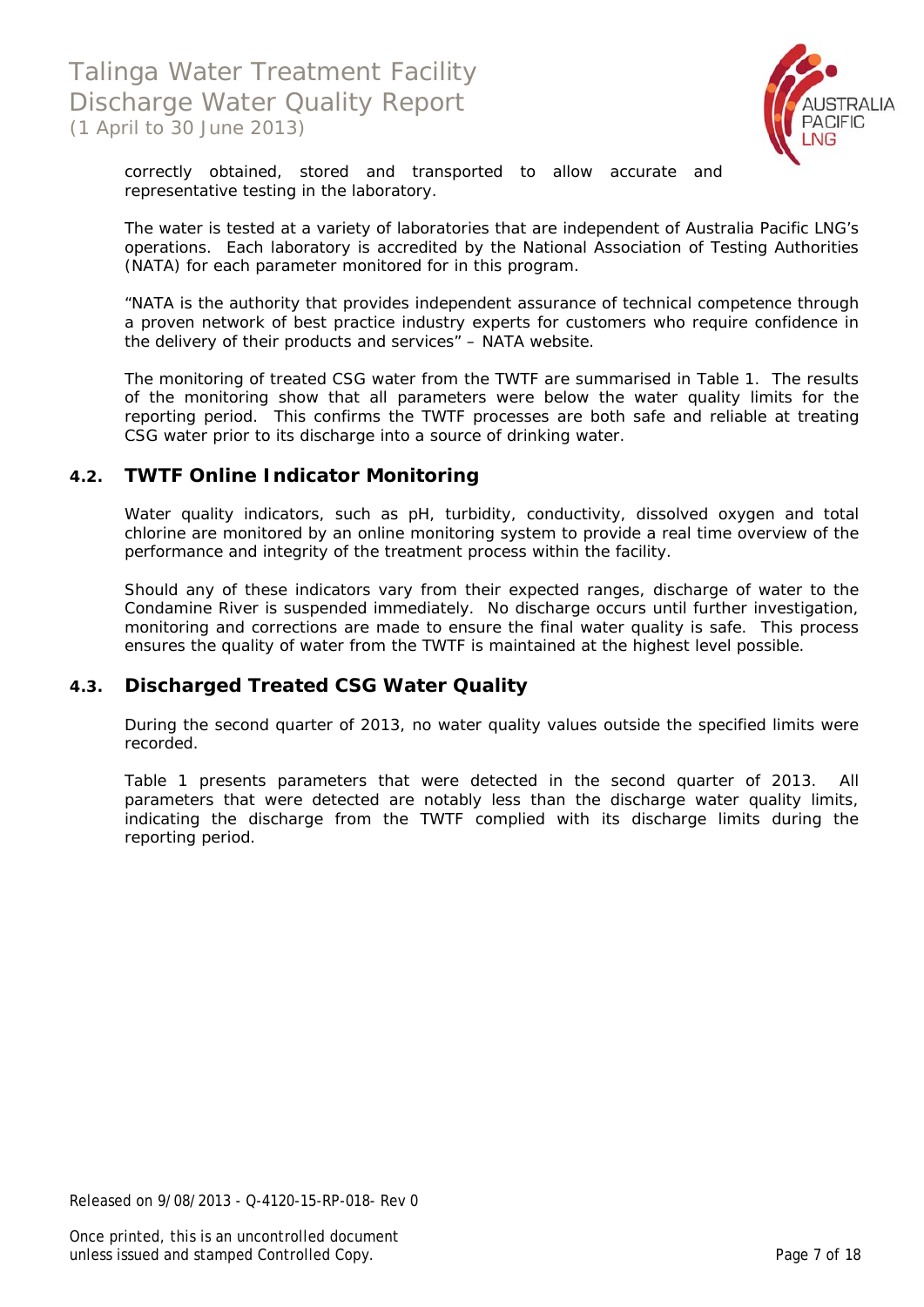

#### **Table 1 - Summary of Maximum Detected Monitoring Results for Treated CSG Water during the second Quarter of 2013**

|                                                              | Parameter                              | Compliance<br>with Water<br>Quality<br>Limit | Water<br>Quality<br>Limit | Unit      | <b>Maximum</b><br><b>Detected</b><br>Concentration<br>for Treated<br><b>CSG Water</b> |
|--------------------------------------------------------------|----------------------------------------|----------------------------------------------|---------------------------|-----------|---------------------------------------------------------------------------------------|
| <b>BTEX</b>                                                  | All Tested Parameters                  | 100%                                         | Various                   | µg/L      | <b>ND</b>                                                                             |
| <b>Disinfection By-</b><br>products                          | All Tested Parameters                  | 100%                                         | Various                   | $\mu g/L$ | <b>ND</b>                                                                             |
| Endocrine-                                                   | <b>Bisphenol A</b>                     |                                              | 200                       | $\mu$ g/L | <b>ND</b>                                                                             |
| <b>Disrupting</b><br><b>Chemicals and</b><br><b>Hormones</b> | Nonylphenol                            | 100%                                         | 500                       | $\mu$ g/L | <b>ND</b>                                                                             |
|                                                              | Ammonia as N                           |                                              | 500                       | $\mu$ g/L | 213                                                                                   |
|                                                              | <b>Bromide</b>                         |                                              | 7000                      | $\mu$ g/L | 305                                                                                   |
| <b>Inorganic</b>                                             | Chlorine                               | 100%                                         | 5000                      | $\mu$ g/L | $10*$                                                                                 |
| Compounds                                                    | Fluoride                               |                                              | 1500                      | $\mu$ g/L | 320                                                                                   |
|                                                              | Iodide                                 |                                              | 100                       | $\mu$ g/L | $12 \overline{ }$                                                                     |
|                                                              | Sulphate                               |                                              | 500000                    | $\mu$ g/L | 4800                                                                                  |
|                                                              | Barium                                 |                                              | 700                       | $\mu$ g/L | 30.6                                                                                  |
|                                                              | Boron                                  |                                              | 4000                      | $\mu$ g/L | 460                                                                                   |
|                                                              | Chromium                               |                                              | 50                        | $\mu$ g/L | 2.5                                                                                   |
|                                                              | Copper                                 |                                              | 2000                      | µg/L      | $0.7*$                                                                                |
|                                                              | Iron                                   |                                              | 300                       | $\mu g/L$ | 50                                                                                    |
|                                                              | Lead                                   |                                              | 10                        | $\mu$ g/L | 0.2                                                                                   |
|                                                              | Nickel                                 |                                              | 20                        | $\mu$ g/L | 0.3                                                                                   |
|                                                              | Strontium                              |                                              | 4000                      | $\mu$ g/L | 43.6                                                                                  |
|                                                              | Zinc                                   |                                              | 3000                      | $\mu$ g/L | 3.2                                                                                   |
| <b>Nitrosamines</b>                                          | N-Nitrosodimethylamine<br>(NDMA)       | 100%                                         | 0.1                       | $\mu$ g/L | <b>ND</b>                                                                             |
| <b>Poly Aromatic</b><br>Hydrocarbons                         | PAH (as B(a)P TEF)                     | 100%                                         | 0.01                      | $\mu$ g/L | ND.                                                                                   |
| <b>Total Petroleum</b><br>Hydrocarbons                       | <b>Total Petroleum</b><br>Hydrocarbons | 100%                                         | 200                       | $\mu$ g/L | ND.                                                                                   |
|                                                              | Bromodichloromethane                   |                                              | 6                         | µg/L      | <b>ND</b>                                                                             |
| <b>Trihalomethanes</b>                                       | Bromoform                              | 100%                                         | 100                       | µg/L      | <b>ND</b>                                                                             |
|                                                              | Dibromochloromethane                   |                                              | 100                       | µg/L      | <b>ND</b>                                                                             |
|                                                              | Chloroform                             |                                              | 200                       | $\mu$ g/L | ND.                                                                                   |
| Radiological                                                 | Alpha Emitters                         | 100%                                         | 0.5                       | Bql-1     | ND.                                                                                   |
| <b>Products</b>                                              | <b>Beta Emitters</b>                   | 100%                                         | 0.5                       | Bql-1     | <b>ND</b>                                                                             |

#### **Notes:**

ND - Not detected by laboratory

\* Detected on one occasion during the second quarter of Year 2013.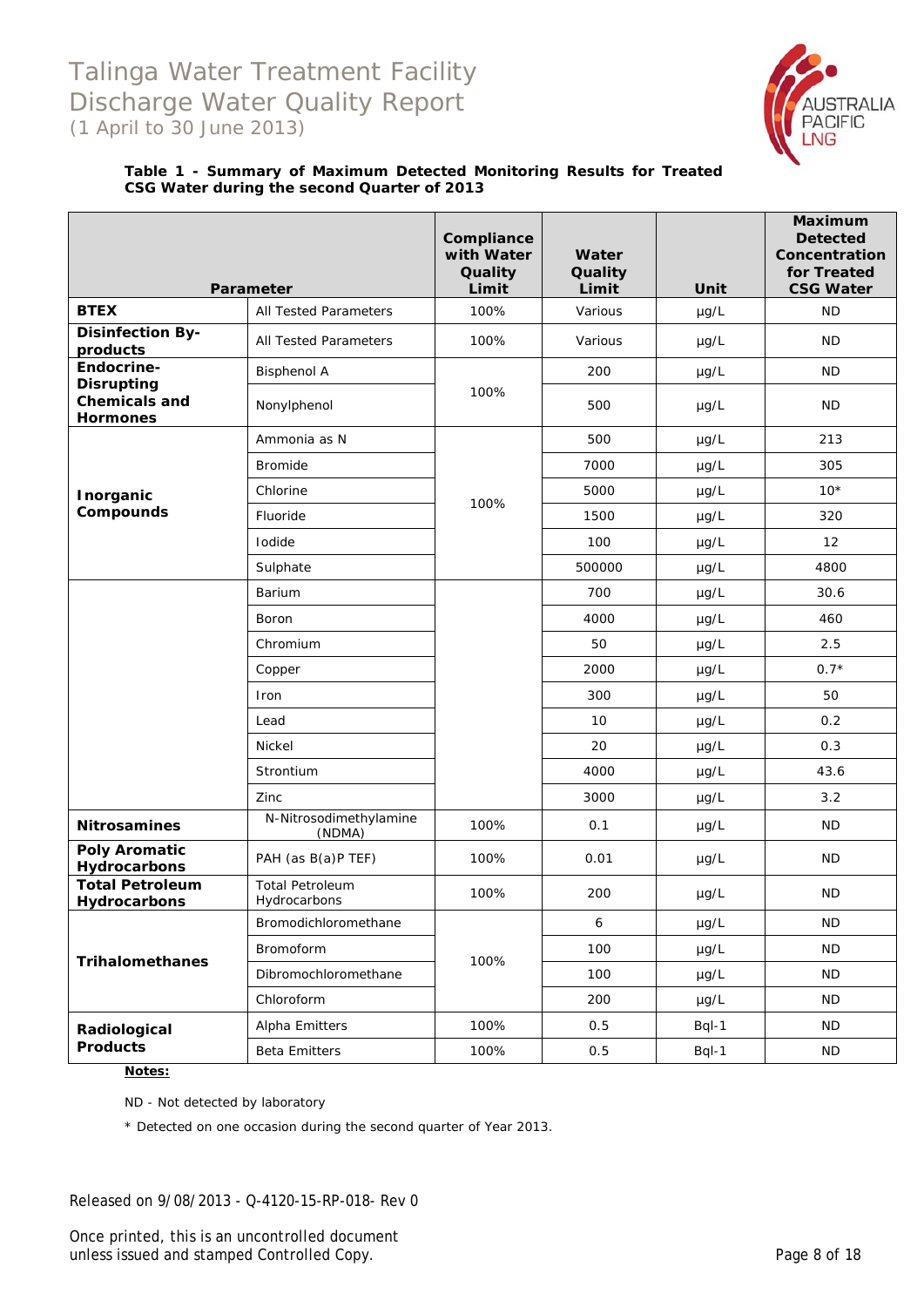

### **Appendix 1: Summary of Weekly and Quarterly Treated CSG Water Quality Monitoring**

The following section presents a full summary of the weekly and quarterly monitoring undertaken on the treated CSG water discharged to the Condamine River. The results cover the second quarter of 2013, from 1 April 2013 to 30 June 2013. The monitoring results have been summarised to show the following:

**Parameter** – This lists the public health water quality parameters tested at the point of discharge. An explanation of the parameters is provided in the Glossary.

**Water Quality Limit** – This shows the limits set by QWSR.

**Unit** –This shows the corresponding parameter unit of measurement. It is presented in micro-grams (µg) per litre (L) unless otherwise stated. This unit can also be represented as 'parts per billion' (ppb). Exceptions to this are listed in the reporting tables.

**Monitoring Results** – For any sample where the laboratory detected the presence of one of the test parameters on one or more occasion, the minimum, maximum and average (mean) concentration is reported. Also shown is the concentration below which 95% of the monitoring results fall. This is represented as the 95<sup>th</sup> percentile and allows any anomalies and outlying high results to be removed.

**Sampling Results** – For reasons explained below the results table, there are instances where sampling was not conducted on several of the weeks within the reporting period. For this reason, the total number of reporting weeks is shown, along with the number of samples taken, the number of samples analysed and the number of sample results pending.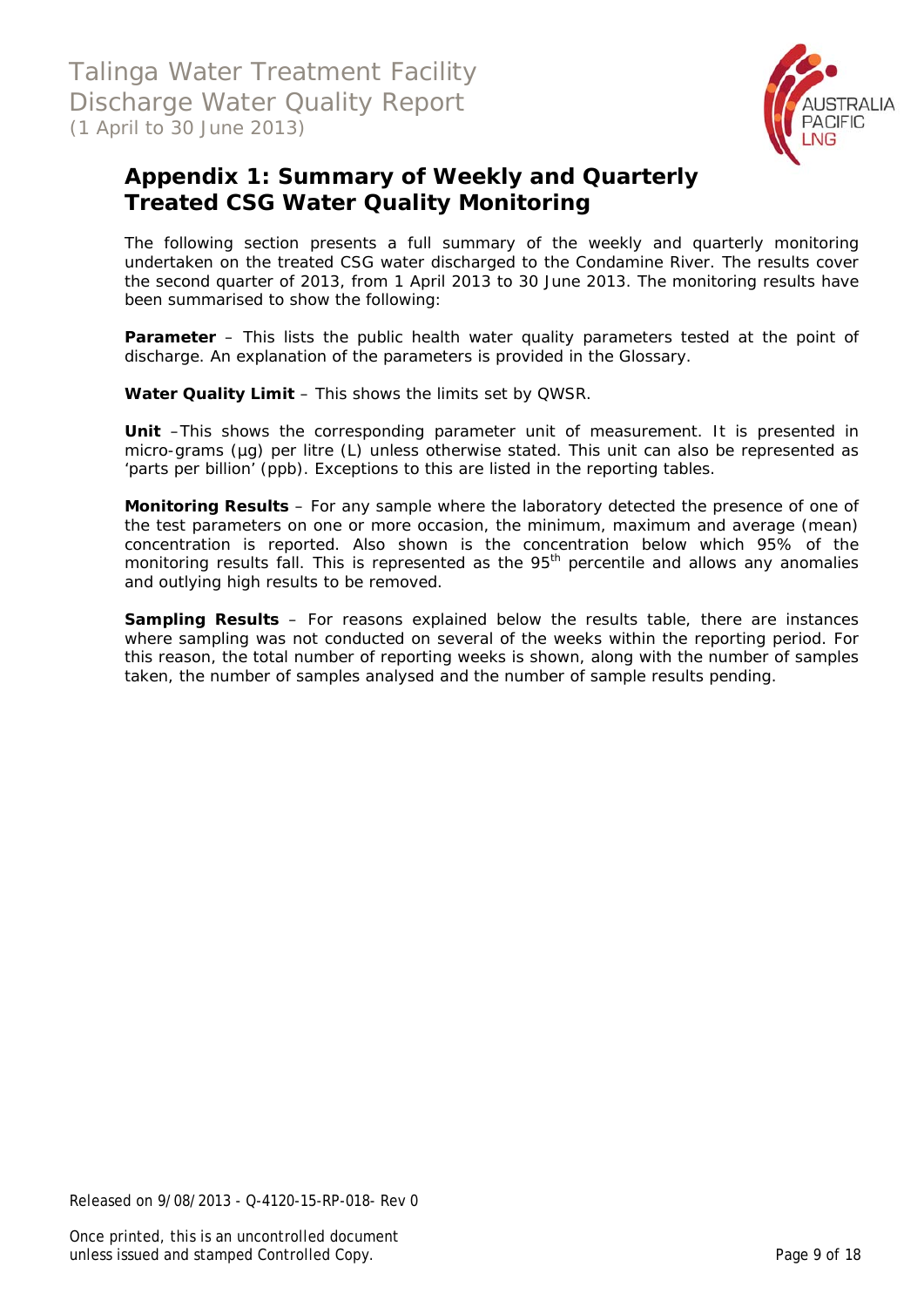

#### **Table 2 Weekly water quality monitoring results**

|                  |                |                                |                        |           |                                      | <b>Monitoring Results for the</b><br><b>Reporting Period</b> |                                   |                           |                                                 |                                 | <b>Sampling Results for the Reporting</b><br><b>Period</b> |                                                       |                              |
|------------------|----------------|--------------------------------|------------------------|-----------|--------------------------------------|--------------------------------------------------------------|-----------------------------------|---------------------------|-------------------------------------------------|---------------------------------|------------------------------------------------------------|-------------------------------------------------------|------------------------------|
|                  | Parameter      | <b>Disinfectant</b><br>product | Water Quality<br>Limit | Units     | Concentration<br>Minimum<br>Detected | Concentration<br>Maximum<br>Detected                         | Concentration<br>Detected<br>Mean | Percentile<br><b>95th</b> | Parameter<br>Detected<br>Times<br>$\frac{1}{6}$ | Total<br>Weeks<br><b>Number</b> | Total<br>$\overline{a}$<br>Taken<br>Samples<br>Number      | Analysed and<br>of Samples<br>Reported<br>נסו ואמוווה | Pending<br>Results<br>Sample |
|                  | Benzene        |                                | $\mathbf{1}$           | µg/L      |                                      | <b>ND</b>                                                    |                                   |                           | $\mathbf 0$                                     | 13                              | 5                                                          | 5                                                     | 0                            |
|                  | Toluene        |                                | 800                    | µg/L      |                                      | <b>ND</b>                                                    |                                   |                           | $\Omega$                                        | 13                              | 5                                                          | 5                                                     | $\mathsf{O}$                 |
|                  | Ethylbenzene   |                                | 300                    | $\mu$ g/L |                                      | <b>ND</b>                                                    |                                   |                           | $\mathbf 0$                                     | 13                              | 5                                                          | 5                                                     | $\mathbf 0$                  |
| <b>BTEX</b>      | Xylene Total   |                                | 600                    | $\mu$ g/L | <b>ND</b>                            |                                                              |                                   |                           | $\mathbf 0$                                     | 13                              | 5                                                          | 5                                                     | 0                            |
|                  | Ammonia as N   |                                | 500                    | $\mu$ g/L | 50                                   | 213                                                          | 137                               | 213                       | 5                                               | 13                              | 5                                                          | 5                                                     | 0                            |
|                  | <b>Bromide</b> |                                | 7000                   | µg/L      | 185                                  | 305                                                          | 231                               | 299                       | 5                                               | 13                              | 5                                                          | 5                                                     | $\mathsf{O}$                 |
|                  | Chlorine       | $\star$                        | 5000                   | $\mu g/L$ | 10                                   | 10                                                           | 10                                | 10                        | $\mathbf{1}$                                    | 13                              | 5                                                          | 5                                                     | $\mathbf{O}$                 |
|                  | Cyanide Total  |                                | 80                     | µg/L      |                                      | <b>ND</b>                                                    |                                   |                           | $\mathbf 0$                                     | 13                              | 5                                                          | 5                                                     | $\mathsf{O}$                 |
|                  | Fluoride       |                                | 1500                   | $\mu$ g/L | 220                                  | 320                                                          | 286                               | 318                       | 5                                               | 13                              | 5                                                          | 5                                                     | $\mathsf{O}$                 |
|                  | Iodide         |                                | 100                    | $\mu$ g/L | 9                                    | 12                                                           | 10                                | 12                        | 5                                               | 13                              | 5                                                          | 5                                                     | $\mathbf 0$                  |
| <b>Inorganic</b> | Monochloramine | $\star$                        | 3000                   | $\mu$ g/L |                                      | <b>ND</b>                                                    |                                   |                           | $\mathbf 0$                                     | 13                              | 5                                                          | 5                                                     | 0                            |
| Compounds        | Sulphate       |                                | 500000                 | µg/L      | 900                                  | 4800                                                         | 2580                              | 4320                      | 5                                               | 13                              | 5                                                          | 5                                                     | 0                            |
|                  | Aluminium      |                                | 200                    | µg/L      |                                      | <b>ND</b>                                                    |                                   |                           | $\mathbf 0$                                     | 13                              | 5                                                          | 5                                                     | 0                            |
|                  | Arsenic        |                                | $\overline{7}$         | µg/L      |                                      | <b>ND</b>                                                    |                                   |                           | $\mathbf 0$                                     | 13                              | 5                                                          | 5                                                     | $\mathsf{O}$                 |
| <b>Metals</b>    | Barium         |                                | 700                    | µg/L      | 20.7                                 | 30.6                                                         | 27.9                              | 30.5                      | 5                                               | 13                              | 5                                                          | 5                                                     | $\mathsf{O}$                 |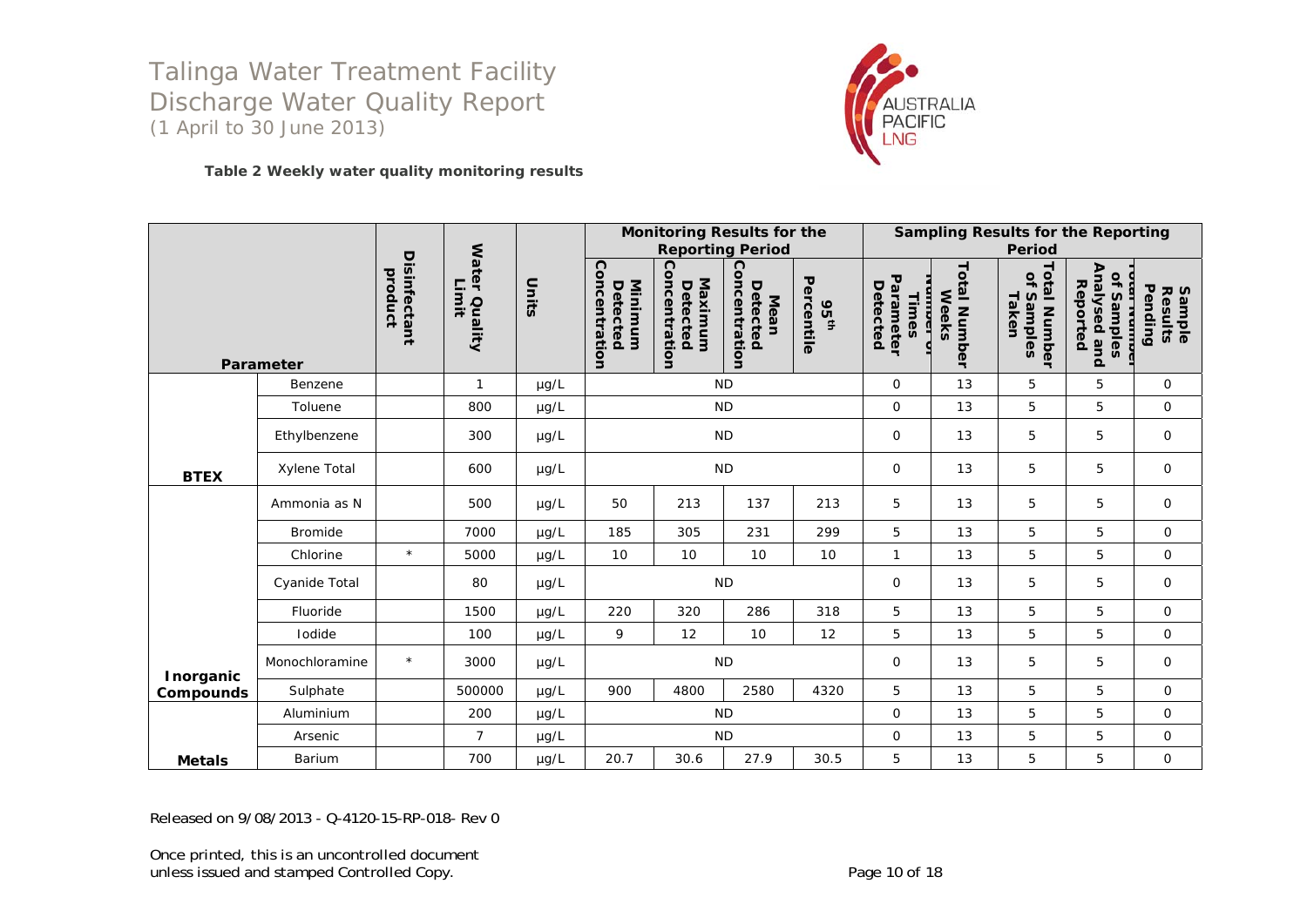

|                      | Boron   |            | 4000    | $\mu$ g/  | 380 | 460 | 424 | 458<br>$\sim$ $\sim$ |  |  |  |
|----------------------|---------|------------|---------|-----------|-----|-----|-----|----------------------|--|--|--|
| Table 3 Weekly water | quality | monitorina | results | continued |     |     |     |                      |  |  |  |

|                                  |                                        |                         |                                  |           | <b>Monitoring Results for the</b><br><b>Reporting Period</b> |                                                 |                               |                                |                                             | <b>Sampling Results for the Reporting</b><br><b>Period</b> |                                        |                                               |                                      |  |  |
|----------------------------------|----------------------------------------|-------------------------|----------------------------------|-----------|--------------------------------------------------------------|-------------------------------------------------|-------------------------------|--------------------------------|---------------------------------------------|------------------------------------------------------------|----------------------------------------|-----------------------------------------------|--------------------------------------|--|--|
|                                  | Parameter                              | Disinfectant<br>product | <b>Water</b><br>Limit<br>Quality | Units     | Concentratio<br>Detected<br>コ                                | Concentratio<br><u>Maximum</u><br>Detected<br>コ | Concentratio<br>Detected<br>コ | Percentile<br>95 <sup>th</sup> | Parameter<br>Number of<br>Detected<br>Times | Number<br><b>Weeks</b><br>Total                            | Number of<br>Samples<br>Taken<br>Total | Reported<br>Analysed<br><u>samples</u><br>pue | Pending<br><b>Sample<br/>Results</b> |  |  |
|                                  | Cadmium                                |                         | $\overline{2}$                   | µg/L      |                                                              | <b>ND</b>                                       |                               |                                | $\mathsf{O}$                                | 13                                                         | 5                                      | 5                                             | $\mathsf{O}$                         |  |  |
|                                  | Chromium                               |                         | 50                               | µg/L      | 2.1                                                          | 2.5                                             | 2.3                           | 2.5                            | 3                                           | 13                                                         | 5                                      | 5                                             | $\mathsf{O}$                         |  |  |
|                                  | Copper                                 |                         | 2000                             | $\mu$ g/L | 0.7                                                          | 0.7                                             | 0.7                           | 0.7                            | $\mathbf{1}$                                | 13                                                         | 5                                      | 5                                             | 0                                    |  |  |
|                                  | <b>Iron</b>                            |                         | 300                              | $\mu g/L$ | 30                                                           | 50                                              | 42                            | 50                             | 5                                           | 13                                                         | 5                                      | 5                                             | $\mathbf 0$                          |  |  |
|                                  | Lead                                   |                         | 10                               | $\mu$ g/L | 0.1                                                          | 0.2                                             | 0.15                          | 0.2                            | 2                                           | 13                                                         | 5                                      | 5                                             | $\mathbf 0$                          |  |  |
| Metals                           | Manganese                              |                         | 500                              | µg/L      |                                                              | <b>ND</b>                                       |                               |                                | 0                                           | 13                                                         | 5                                      | 5                                             | $\mathsf{O}$                         |  |  |
|                                  | Mercury                                |                         |                                  | µg/L      |                                                              | <b>ND</b>                                       |                               |                                | $\mathsf{O}$                                | 13                                                         | 5                                      | 5                                             | $\mathbf 0$                          |  |  |
|                                  | Molybdenum                             |                         | 50                               | $\mu$ g/L |                                                              | <b>ND</b>                                       |                               |                                | $\mathbf 0$                                 | 13                                                         | 5                                      | 5                                             | $\mathbf{O}$                         |  |  |
|                                  | Nickel                                 |                         | 20                               | $\mu g/L$ | 0.1                                                          | 0.3                                             | 0.17                          | 0.3                            | 3                                           | 13                                                         | 5                                      | 5                                             | $\mathbf{O}$                         |  |  |
|                                  | Strontium                              |                         | 4000                             | µg/L      | 32.9                                                         | 43.6                                            | 38.6                          | 43.4                           | 5                                           | 13                                                         | 5                                      | 5                                             | $\mathsf{O}$                         |  |  |
|                                  | Zinc                                   |                         | 3000                             | $\mu$ g/L | 1.4                                                          | 3.2                                             | 2.3                           | 3.1                            | 3                                           | 13                                                         | 5                                      | 5                                             | 0                                    |  |  |
| <b>Nitrosamines</b>              | $N-$<br>Nitrosodimethylamine<br>(NDMA) | $\star$                 | 0.1                              | $\mu$ g/L |                                                              | <b>ND</b>                                       |                               |                                | 0                                           | 13                                                         | 5                                      | 5                                             | $\mathbf 0$                          |  |  |
| Poly<br>Aromatic<br>Hydrocarbons | PAH (as B(a)P TEF)                     |                         | 0.01                             | µg/L      |                                                              | <b>ND</b>                                       |                               |                                | $\mathbf{O}$                                | 13                                                         | 5                                      | 5                                             | $\mathbf 0$                          |  |  |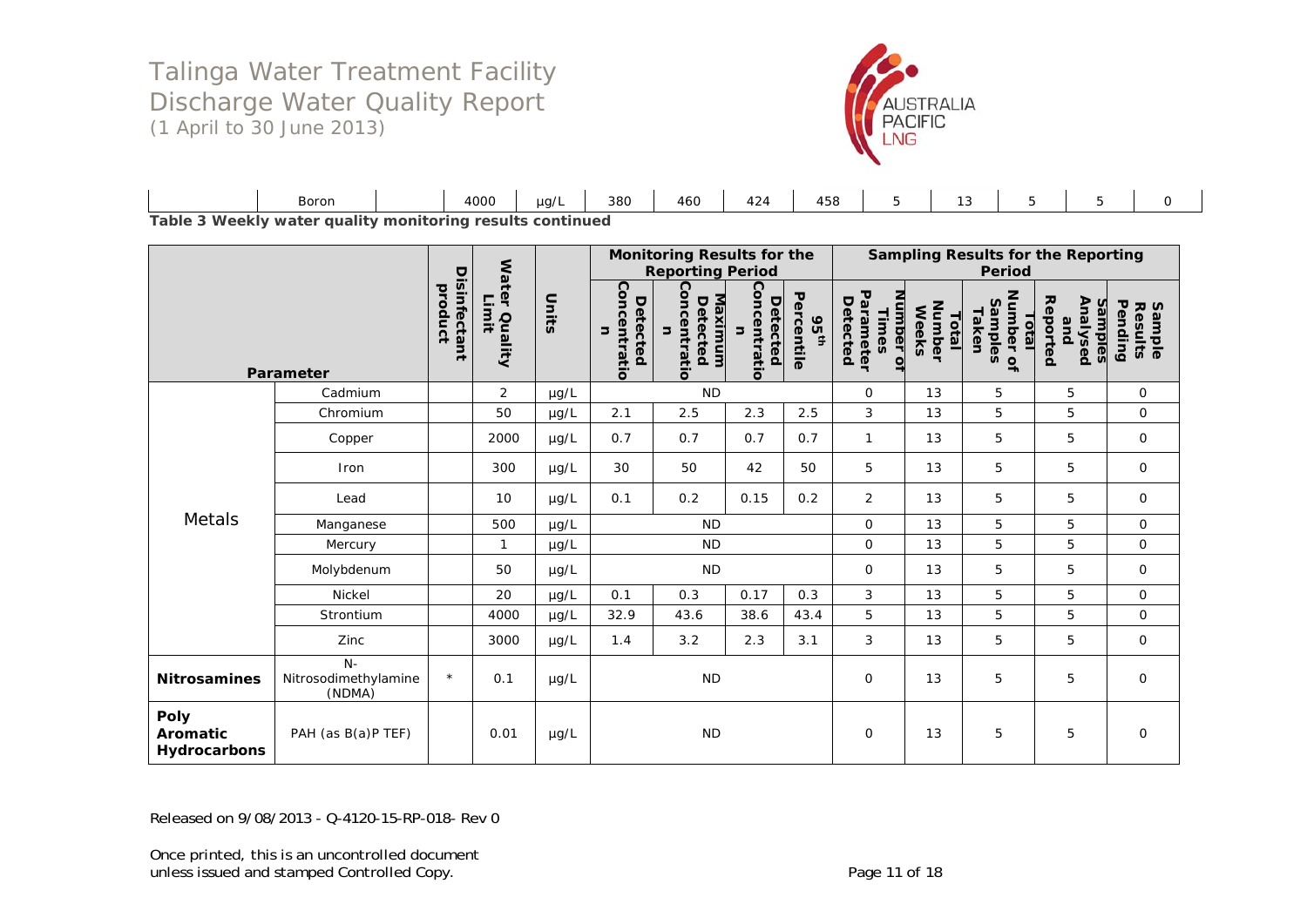

| Hydrocarbons | Total<br>Petroleum | <b>Total Petroleum</b><br>Hydrocarbons |  | 200 | µg/L | <b>ND</b> |  | $\sim$<br>ں ו |  |  |  |
|--------------|--------------------|----------------------------------------|--|-----|------|-----------|--|---------------|--|--|--|
|--------------|--------------------|----------------------------------------|--|-----|------|-----------|--|---------------|--|--|--|

### **Data Summary**

Whilst every effort has been made to assess and analyse all the parameters over the second quarter of 2013 there were certain instances (which are discussed below) where this was not possible or not necessary.

**No discharge -** Discharge only occurred for the weeks beginning 29/4/13, 6/5/13, 13/5/13, 20/5/13 and 27/5/13.

**Flooding –** Unaffected by flooding this quarter.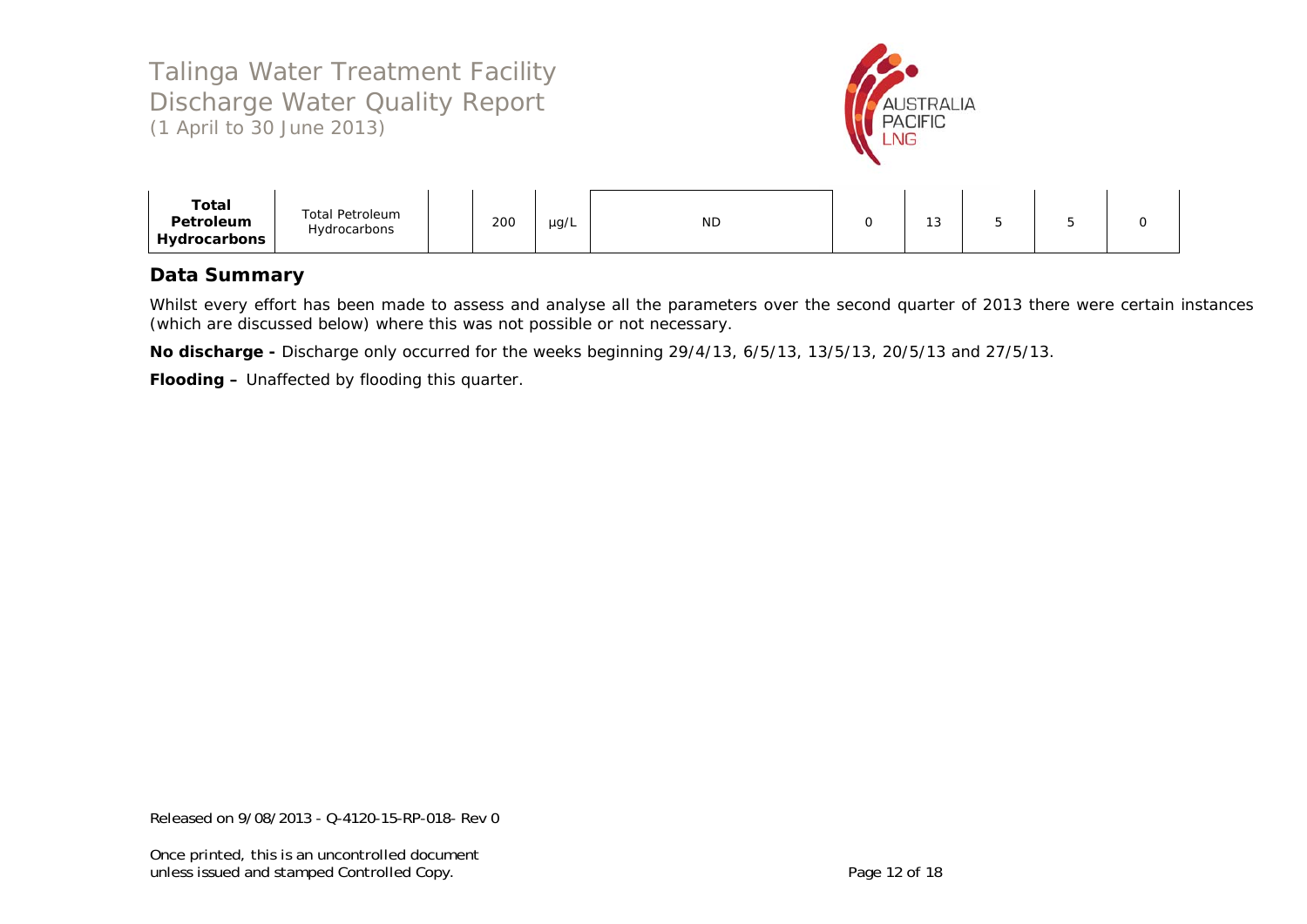

Table 4 Quarterly Water Quality Monitoring Results

|                                                              |                         |                         | <b>Wate</b>           |           |                                      | <b>Monitoring Results for the</b><br><b>Reporting Period</b> |                                   |                                |                                                                  |                      |                                                 | <b>Sampling Results for the Reporting Period</b>                 |                           |
|--------------------------------------------------------------|-------------------------|-------------------------|-----------------------|-----------|--------------------------------------|--------------------------------------------------------------|-----------------------------------|--------------------------------|------------------------------------------------------------------|----------------------|-------------------------------------------------|------------------------------------------------------------------|---------------------------|
|                                                              | Parameter               | Disinfectant<br>product | ┑<br>Quality<br>Limit | Units     | Concentration<br>Minimum<br>Detected | ဂ<br>oncentrati<br>Maximum<br>Detected<br>g                  | Mean<br>Concentration<br>Detectec | 95 <sup>th</sup><br>Percentile | <b>Number</b><br>Detected<br>arameter<br>Times<br>$\overline{a}$ | otal Number<br>Weeks | letal<br>٩<br>Taken<br>Samples<br><b>Number</b> | <b>Total Number</b><br>Analysed<br>of Samples<br>Reported<br>and | Sample Results<br>Pending |
| <b>Disinfection By-</b>                                      | Bromochloroacetonitrile | $\star$                 | 0.7                   | $\mu$ g/L |                                      | <b>ND</b>                                                    |                                   |                                | $\mathbf 0$                                                      | 13                   | 3                                               | 3                                                                | $\mathbf 0$               |
| products                                                     | Dichloroacetonitrile    | $\star$                 | $\overline{2}$        | $\mu$ g/L |                                      | <b>ND</b>                                                    |                                   |                                | $\mathsf{O}$                                                     | 13                   | 3                                               | 3                                                                | $\mathbf 0$               |
| Endocrine-                                                   | <b>Bisphenol A</b>      |                         | 200                   | $\mu$ g/L |                                      | <b>ND</b>                                                    |                                   |                                | $\mathbf 0$                                                      | 13                   | 3                                               | 3                                                                | $\mathbf 0$               |
| <b>Disrupting</b><br><b>Chemicals and</b><br><b>Hormones</b> | Nonylphenol             |                         | 500                   | µg/L      | <b>ND</b>                            |                                                              | $\mathbf 0$                       | 13                             | 3                                                                | 3                    | $\mathbf 0$                                     |                                                                  |                           |
|                                                              | Antimony                |                         | 3                     | µg/L      |                                      | <b>ND</b>                                                    |                                   |                                | $\mathsf{O}$                                                     | 13                   | 3                                               | 3                                                                | $\mathbf 0$               |
| <b>Metals</b>                                                | Selenium                |                         | 10                    | $\mu$ g/L |                                      | <b>ND</b>                                                    |                                   |                                | $\mathbf 0$                                                      | 13                   | 3                                               | 3                                                                | $\mathbf 0$               |
|                                                              | Silver                  |                         | 100                   | µg/L      |                                      | <b>ND</b>                                                    |                                   |                                | $\Omega$                                                         | 13                   | 3                                               | 3                                                                | $\circ$                   |
|                                                              | Vanadium                |                         | 50                    | $\mu$ g/L |                                      | <b>ND</b>                                                    |                                   |                                | $\Omega$                                                         | 13                   | 3                                               | 3                                                                | $\mathbf 0$               |
|                                                              | Bromodichloromethane    | $\star$                 | 6                     | µg/L      |                                      | <b>ND</b>                                                    |                                   |                                | $\mathbf 0$                                                      | 13                   | 3                                               | 3                                                                | $\mathbf 0$               |
| <b>Trihalomethanes</b>                                       | <b>Bromoform</b>        | $\star$                 | 100                   | µg/L      |                                      | <b>ND</b>                                                    |                                   |                                | $\Omega$                                                         | 13                   | 3                                               | 3                                                                | $\mathbf 0$               |
|                                                              | Chloroform              | $\star$                 | 200                   | $\mu$ g/L |                                      | <b>ND</b>                                                    |                                   |                                | $\mathbf 0$                                                      | 13                   | 3                                               | 3                                                                | $\mathbf 0$               |
|                                                              | Dibromochloromethane    |                         | 100                   | $\mu$ g/L |                                      | <b>ND</b>                                                    |                                   |                                | $\mathbf 0$                                                      | 13                   | 3                                               | 3                                                                | 0                         |
| Radiological                                                 | Alpha Emitters          |                         | 0.5                   | Bq/L      |                                      | <b>ND</b>                                                    |                                   |                                | $\mathbf 0$                                                      | 13                   | 3                                               | 3                                                                | 0                         |
| <b>Products</b>                                              | <b>Beta Emitters</b>    |                         | 0.5                   | Bq/L      |                                      | <b>ND</b>                                                    |                                   |                                | $\mathsf{O}$                                                     | 13                   | 3                                               | 3                                                                | $\mathbf 0$               |

\_ **Note** that the detection limit of Bromochloroacetonitrile and Dichloroacetonitrile was 5 ug/L.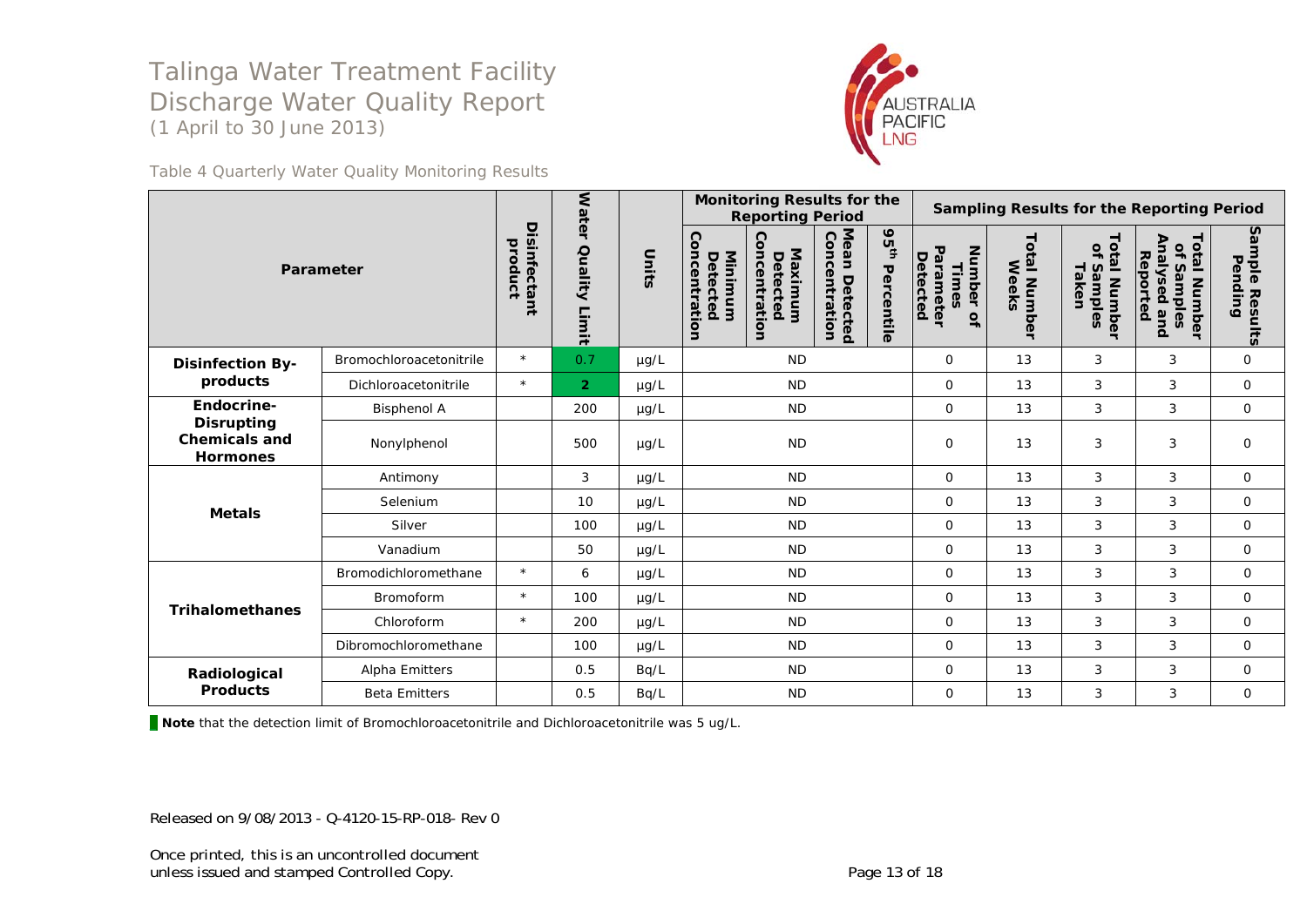

### **Glossary**

The parameters required to be monitored by Australia Pacific LNG by DEHP are in many cases not found within treated CSG water or the water treatment industry. The monitoring undertaken by Australia Pacific LNG is designed to provide a conservative level of assurance to ensure the protection of public health. A brief definition of the sets of parameters contained within the reported information is provided below.

**BTEX** – BTEX is an acronym representing benzene, toluene, ethylbenzene, and xylenes. These are compounds that may be associated with oil and gas production. BTEX are generally not associated with CSG production, although may occur at trace levels.

**Chlorinated Hydrocarbons** – These are organic compounds that may be generated as a by-product of chlorination. They are considered commonplace in everyday life and can occur naturally, in some animals or as the by-product of fires.

**Disinfection By-products** – Disinfectants are routinely used in water treatment facilities to remove biological contaminants (predominantly algae and bacteria) that may decrease the efficiency and integrity of the water treatment process. Disinfectants may react with naturally-occurring matter to form by-products.

**Endocrine-Disrupting Chemicals (EDCs) and Hormones** – The two relevant compounds include Bisphenol A (BPA) and Nonylphenol. BPA is often associated with moulded plastic. Nonylphenol can be found in commercial detergents.

**Haloacetic acids** – These can be a by-product of drinking water chlorination or chloramination (that is the use of disinfectant). These are routine methods used for disinfection of drinking water to remove bacteria and other microbiological organisms.

**Inorganic Compounds** – These compounds are non-carbon based elements. In terms of drinking water chemistry they include compounds such as ammonia, bromide and fluoride.

**Metals** – These naturally occur in drinking water due to the water passing through metalenriched rock. Certain metals are essential for life. Also specific metal-based salts, namely calcium and magnesium, are added to the treated CSG water prior to discharge to the River to ensure a minimum level is present to protect the environment.

**Nitrosomines** – These compounds are commonly associated with water treatment facilities that utilise chloramines for disinfection and include N-Nitrosodiethylamine (NDEA) and N-Nitrosodimethylamine (NDMA).

**Polycyclic Aromatic Hydrocarbons (PAH)** – PAH occur in oil, coal and tar products and may be associated with water extracted from coal seams at low levels. They are naturally occurring and do not readily dissolve in water.

**Total Petroleum Hydrocarbons (TPH)** – TPH is the term given to a mixture of hydrocarbons (compounds that contain hydrogen and carbon) that occur naturally and in oil, coal and tar products. TPH may be associated with CSG water at low levels.

**Trihalomethanes** – These include the branch of chemical compounds that may be formed as a by-product of disinfecting drinking water with chorine or monochloramine.

Released on 9/08/2013 - Q-4120-15-RP-018- Rev 0

Once printed, this is an uncontrolled document unless issued and stamped Controlled Copy. The extendion of the Page 14 of 18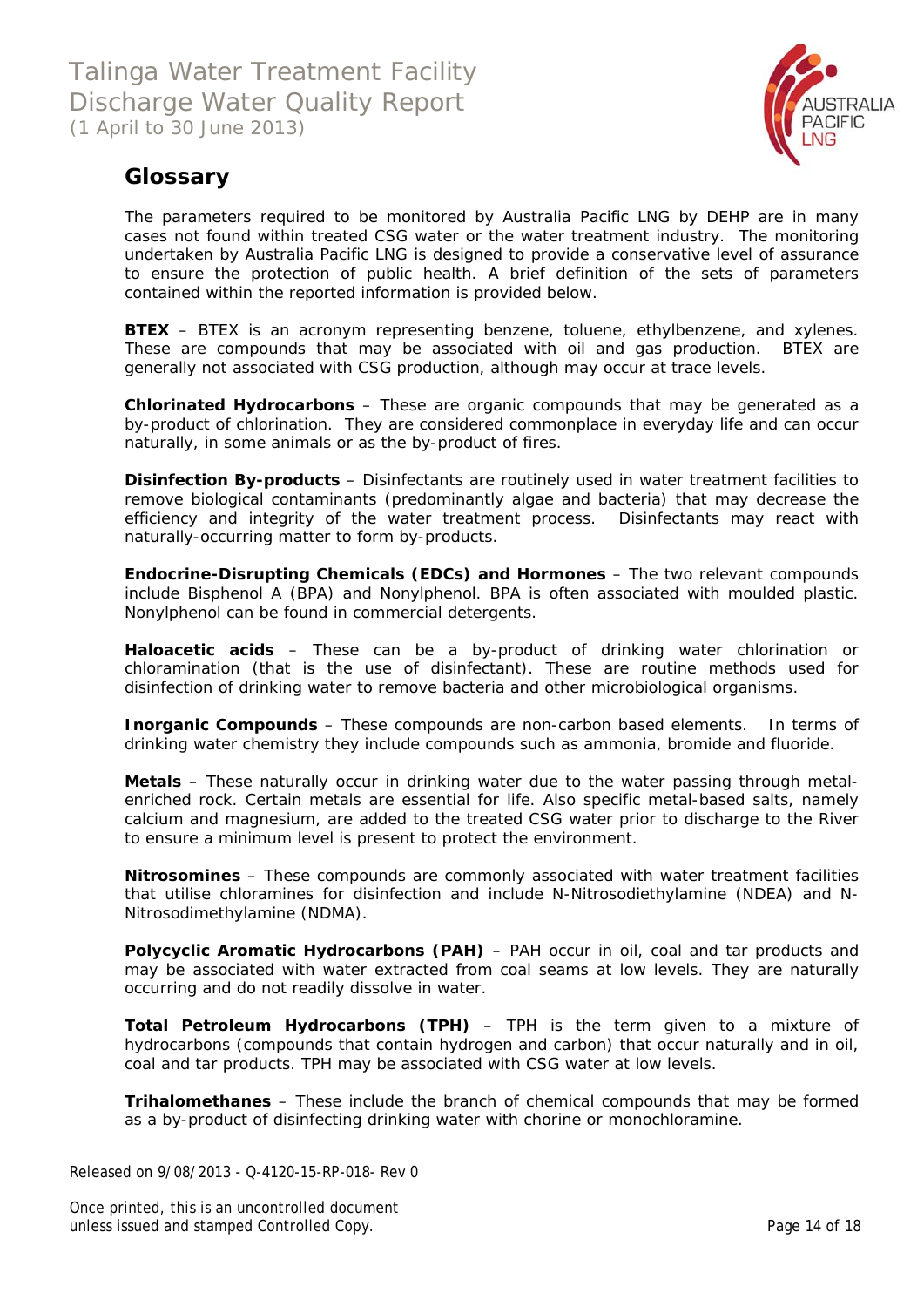

**Radiological Products** – These occur naturally in drinking water at extremely low concentrations *via* contact with certain rocks such as granite.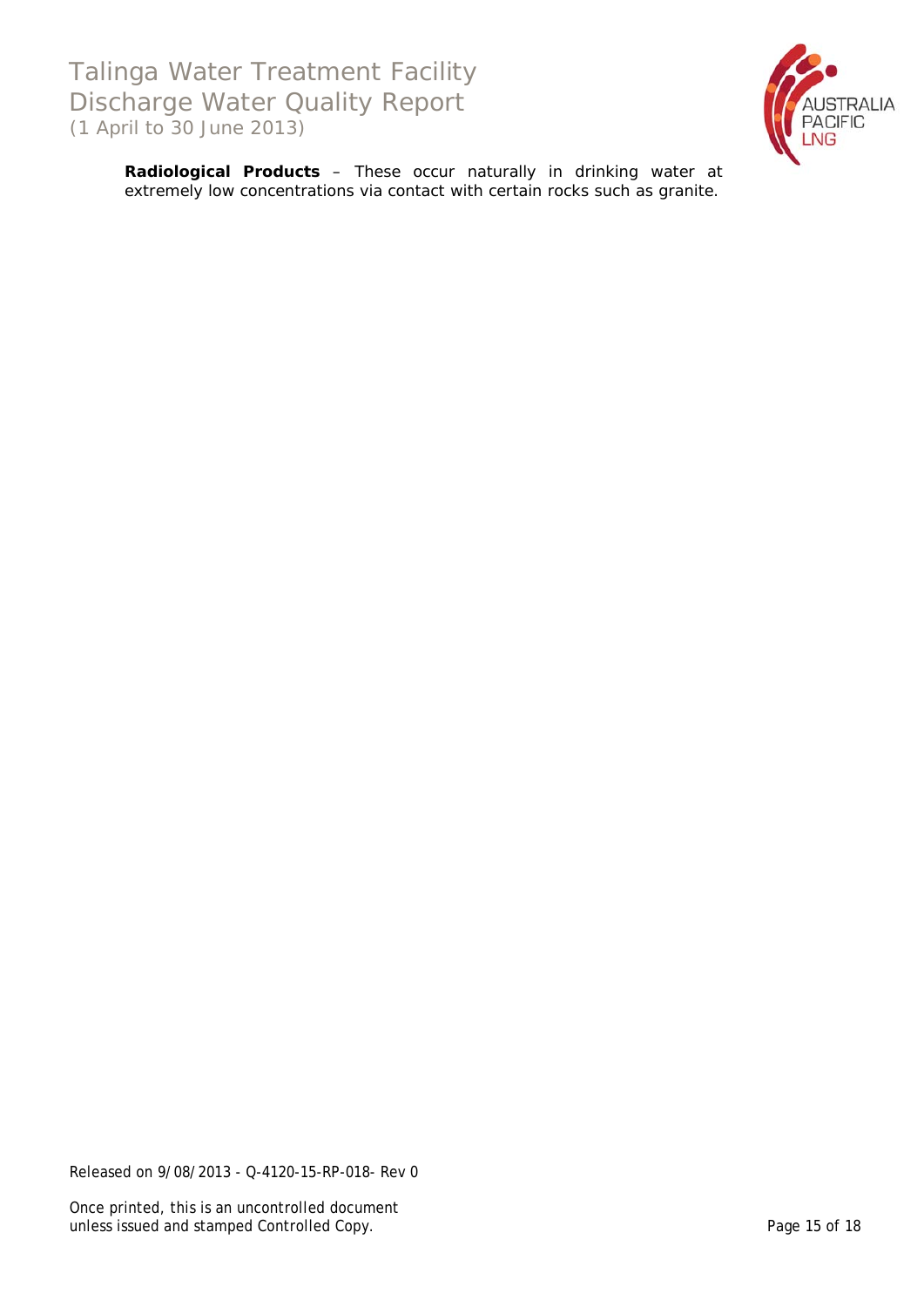

# **ABBREVIATIONS & ACRONYMS**

| Term/Abbreviation/Acronym    | <b>Definition</b>                                                                                                               |
|------------------------------|---------------------------------------------------------------------------------------------------------------------------------|
| μg                           | Micrograms $(1 \times 10^{-6}$ grams)                                                                                           |
| <b>Australia Pacific LNG</b> | Australia Pacific LNG Pty Limited                                                                                               |
| Bq                           | Becquerel(s)                                                                                                                    |
| CSG                          | Coal seam gas                                                                                                                   |
| DERM/DEHP                    | Department of Environment and Heritage Protection<br>formerly known as the Department of Environment and<br>Resource Management |
| L                            | Litre(s)                                                                                                                        |
| <b>LNG</b>                   | Liquefied natural gas                                                                                                           |
| <b>NATA</b>                  | National Association of Testing Authorities                                                                                     |
| <b>ND</b>                    | Not detected                                                                                                                    |
| OWSR/QWSR                    | Queensland Water Supply Regulator formerly known as<br>Office of the Water Supply Regulator                                     |
| <b>QLD</b>                   | Queensland                                                                                                                      |
| <b>RWMP</b>                  | Recycled Water Management Plan                                                                                                  |
| the Act                      | Water Supply (Safety and Reliability) Act 2008                                                                                  |
| <b>TWTF</b>                  | Talinga Water Treatment Facility                                                                                                |

This Report has been produced in accordance with the Queensland Government's *Public Reporting Guideline for Recycled Water Schemes* (DERM, 2011) and the *Water Supply (Safety and Reliability) Act 2008* (the Act).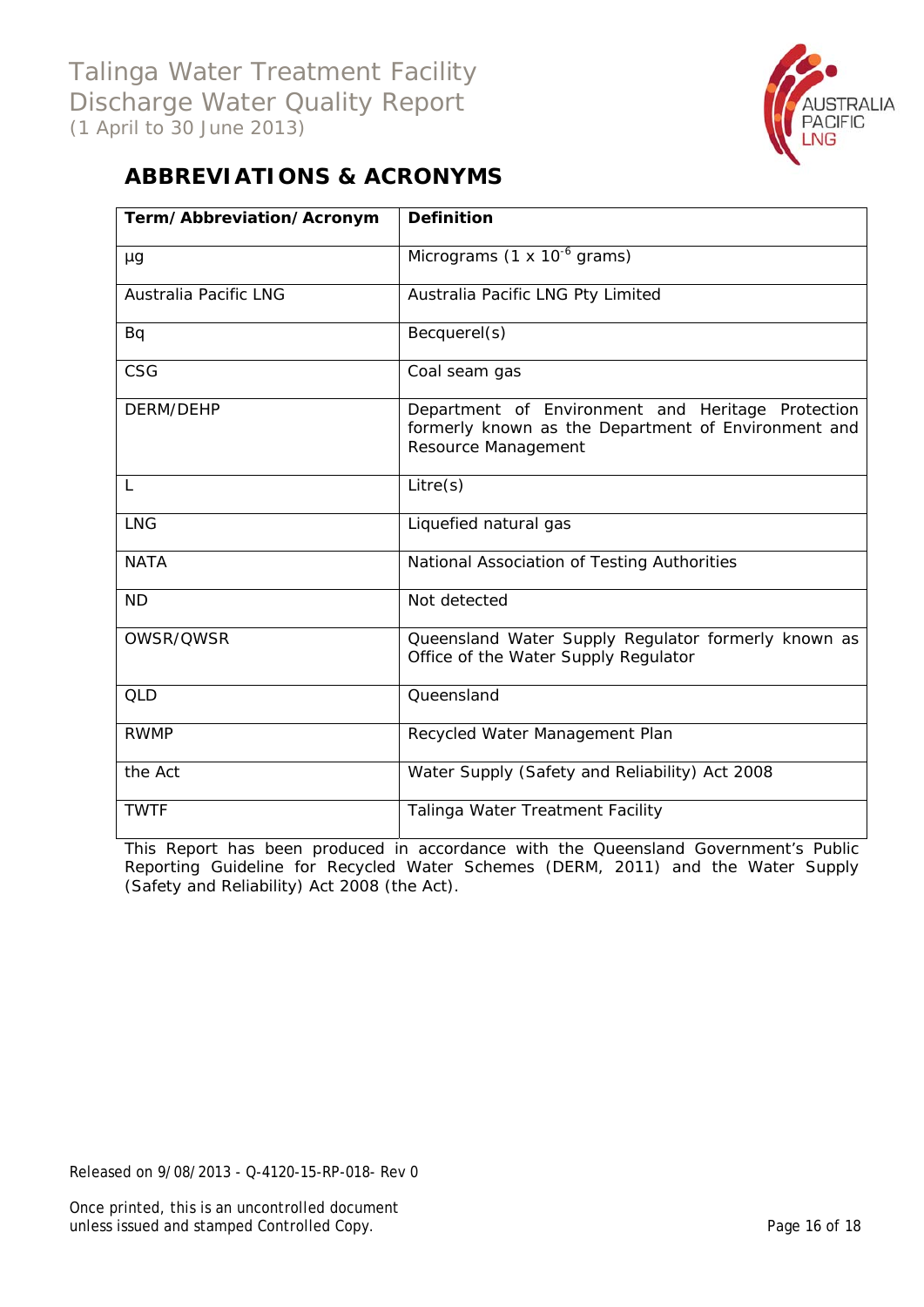

# **Document control**

| <b>Position</b>                                               |                    |                 |                    |                  | <b>Incumbent</b> |                      |
|---------------------------------------------------------------|--------------------|-----------------|--------------------|------------------|------------------|----------------------|
| Water Engineer                                                |                    |                 |                    |                  | Simon Gilbey     |                      |
| <b>Stakeholders and other contributors</b>                    |                    |                 |                    |                  |                  |                      |
| <b>Position</b>                                               |                    |                 |                    |                  | <b>Incumbent</b> |                      |
|                                                               |                    |                 |                    |                  |                  |                      |
| <b>Reviewed by</b><br><b>Position</b>                         |                    |                 | <b>Incumbent</b>   |                  |                  | <b>Review date</b>   |
|                                                               |                    |                 |                    |                  |                  |                      |
| Environmental Compliance and Assurance<br>Lead                |                    | Team            | C Noble            |                  |                  | 02/08/2013           |
| <b>Environmental Consultant</b>                               |                    |                 | A Wilson           |                  |                  | 02/08/2013           |
| Environmental Approvals Manager                               |                    |                 | T Williams         |                  |                  | 06/08/2013           |
| Compliance<br>Environmental<br>Manager                        | Performance<br>and |                 | <b>B</b> Jones     |                  |                  | 06/08/2013           |
| Corporate Lawyer - Environment and Planning                   |                    |                 | C Bartlett         |                  |                  | 07/08/2013           |
| Lead Environmental Advisor - Operations                       |                    |                 | R Haward           |                  |                  | 07/08/2013           |
| <b>Approved by</b>                                            |                    |                 |                    |                  |                  |                      |
| <b>Position</b>                                               |                    |                 | <b>Incumbent</b>   | <b>Signature</b> |                  | <b>Approval date</b> |
| Production Operations Manager - Exploration<br>and Production |                    | <b>B</b> Visser |                    |                  |                  | 9/8/13               |
| <b>History</b>                                                |                    |                 |                    |                  |                  |                      |
| <b>Date</b>                                                   | <b>Author</b>      |                 | <b>Version</b>     |                  |                  | Nature of change     |
| 9/08/2013                                                     | SG                 |                 | 0                  |                  |                  | Original issue       |
| <b>Related documents</b>                                      |                    |                 |                    |                  |                  |                      |
| <b>Title</b>                                                  |                    |                 | <b>Review Date</b> |                  |                  |                      |
| <b>Review Requirements</b>                                    |                    |                 |                    |                  |                  |                      |
| Review not required.                                          |                    |                 |                    |                  |                  |                      |
| <b>Controlled document location</b>                           |                    |                 |                    |                  |                  |                      |

Released on 9/08/2013 - Q-4120-15-RP-018- Rev 0

Once printed, this is an uncontrolled document unless issued and stamped Controlled Copy.